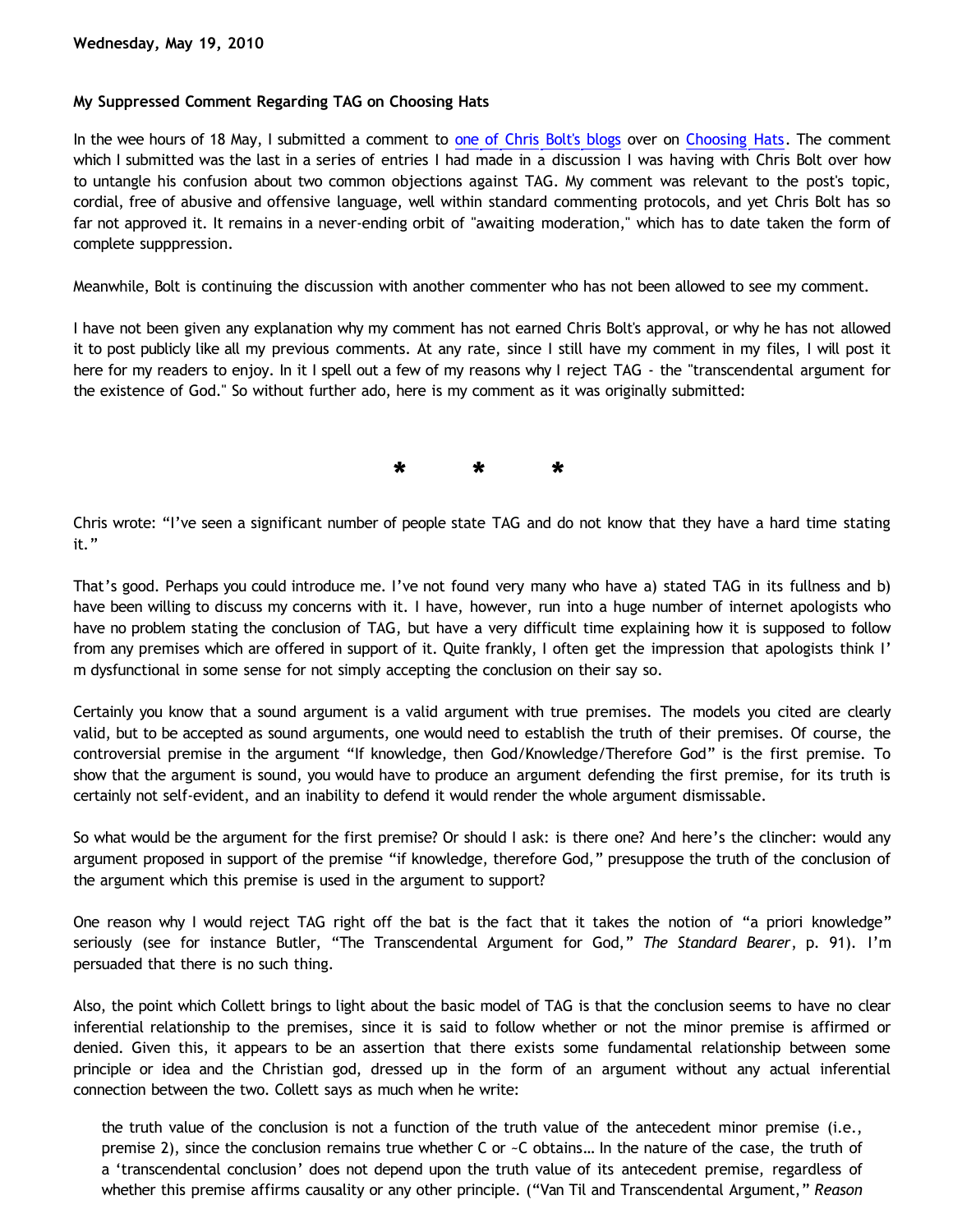*and Revelation*, pp. 270-271).

Collett says this is the case because "a transcendental conclusion constitutes the very ground for the proof of that premise" (Ibid.).

Thus if the "transcendental conclusion" is something akin to "therefore God exists," it is claimed via "transcendental argument" that this conclusion "constitutes the very ground for the proof" of the premises which are given in the argument to support that premise. (And round and round we go.) What justifies the supposition, affirmed in the initial premise, that there's any relationship at all between knowledge and the Christian god in the first place? What justifies the assumption, inherent in the transcendental methodology which Collett elucidates, that the existence of the Christian god "constitutes the very ground" of the argument's minor premise?

It seems to me that TAG starts midstream, without presenting any real reason for supposing that there is any such relationship between knowledge and the Christian god. It seems to be nothing more than an assertion of such a relationship camouflaged in the form of an argument which has no genuine substance to begin with at all.

So it isn't any wonder to me that Collett does not deny the circular nature of this type of argument. Again, I've written about this at length on my blog here: <http://bahnsenburner.blogspot.com/2009/12/argument-from-predication.html>

To be sure, there are other very good reasons to reject claims like "if knowledge, then God," such as those which I have raised on my blog. I don't find that presuppositionalists are able to raise any satisfactory responses to the counterpoints which I have articulated against such claims. In fact, I've presented my own argument – If knowledge, then non-theism – see here: <http://bahnsenburner.blogspot.com/2010/04/if-knowledge-then-non-theism.html>

So far, I've seen only a very weak attempt to interact with this.

As for the version of TAG which seeks to prove the Christian god's existence by way of citing logic, I've yet to see any attempts to defend this version from the many issues which I have raised against it (see here: <http://www.katholon.com/Logic.htm>). Because of their failure to examine the kinds of issues that I raise, I often get the impression that presuppositionalists are bluffing. But I don't expect them to admit this.

Regards, Dawson

**\* \* \***

I've suspected for quite a while now that Chris Bolt and the rest of the Choosing Hats gang are at a loss as how to respond or interact with my criticisms of presuppositionalism. In the past, Chris has left comments to the effect that he will read what I've written and thus be in a better position to discuss my objections and counter-arguments, but that never happens.

For instance, when I posted a link to [my response](http://katholon.com/Bolts-Pile-of-Knapp.htm) to Chris Bolt's post [Knapp's "Induction and the Unbeliever,"](http://www.choosinghats.com/?p=997) Bolt replied in a comment of his own, "Thanks. Will take a look at it when I can." (See his comment datestamped 24 March 2010 at 8:46 am.)

Or, consider his February 11 comment to my blog [How Theism Violates the Primacy of Existence](http://bahnsenburner.blogspot.com/2010/02/how-theism-violates-primacy-of.html) wherein, after several exchanges between Chris and myself in which I answered a series of questions he raised, I suggested that Chris read an exchange between myself and Christian apologist Drew Lewis in order to broaden his understanding of my argument. In that comment, Chris stated "I will have to read the exchange between you and Drew Lewis."

One would think that Chris would follow through with his announced intentions, and if he had any more questions, or perhaps objections against what I have written on the topics which he and I have discussed, he would have posted them on his own blog. But this has not happened. This is both a disappiontment as well as confirmation of my own prediction: presuppositional apologists typically posture themselves as having this devastating argument for their worldview and against all alternatives, but any critical examination of their claims and what they propose as their "argument" beyond the superficial level, tends to send them running. I would prefer that they stand and fight, which is what they scold non-believers for failing to do as they pound their chests in feigned victory. But if you examine the